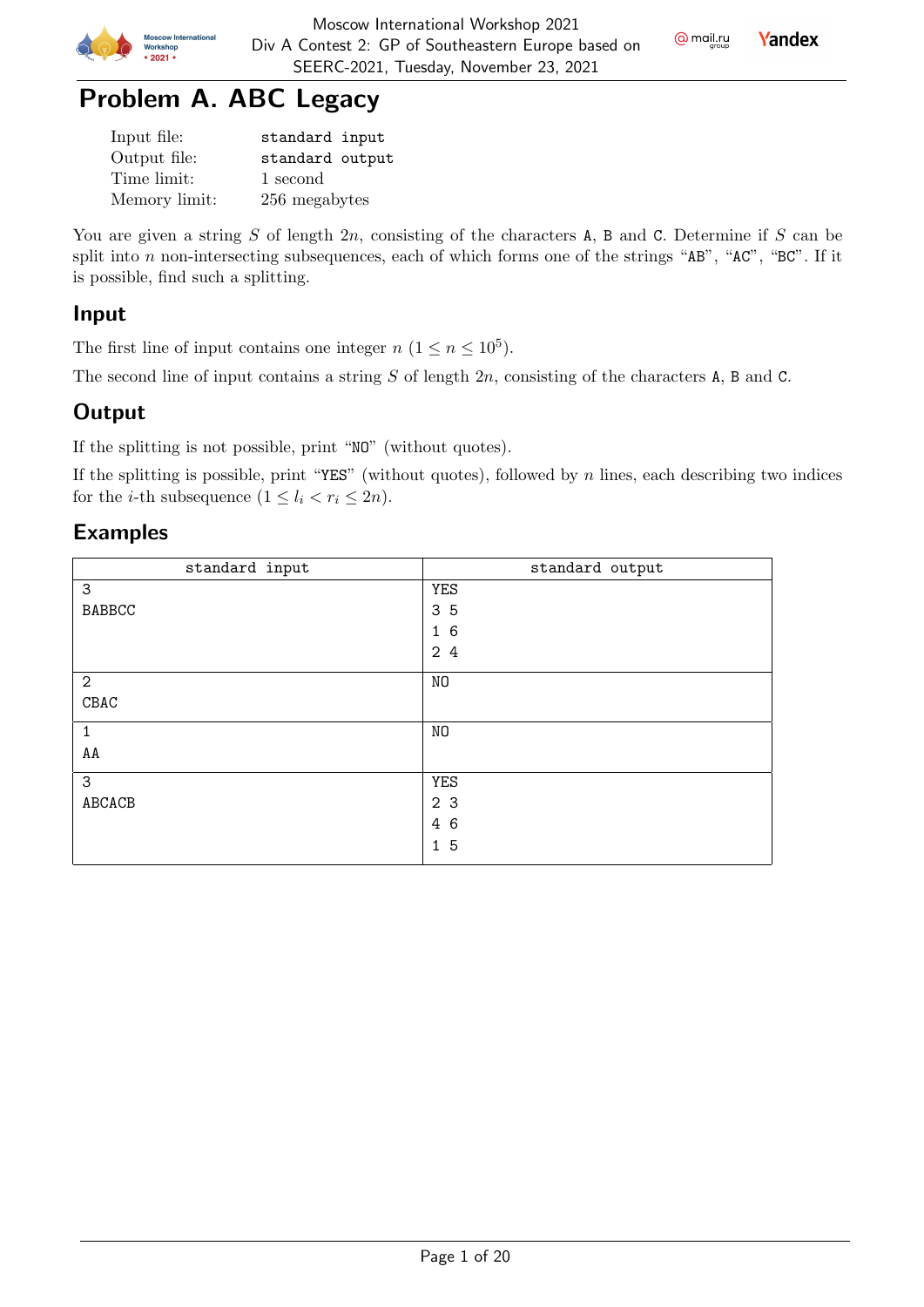



## Problem B. New Queries On Segment Deluxe

| Input file:   | standard input  |
|---------------|-----------------|
| Output file:  | standard output |
| Time limit:   | 3 seconds       |
| Memory limit: | 1024 megabytes  |

You know those problems where you are given an array of length roughly  $10<sup>5</sup>$  and you have to process roughly 10<sup>5</sup> queries about something on a segment? Yes, this is one of those problems. And it should be persistent, because why not.

Consider  $k \times n$  matrix A (with k rows and n columns). For a given matrix we can construct the array B as follows:  $B_j = \sum_{i=1}^k A_{ij}$ .

There will be up to  $q + 1$  versions of the matrix. The j-th element in i-th row of t-th version of A is denoted as  $A_{ij}^{(t)}$ . The j-th element of the array B corresponding to t-th version of A is denoted as  $B_j^{(t)}$  $j^{(\iota)}$  . You are given the 0-th version of the matrix  $A$ . You have to process  $q$  queries of 3 types:

- 1 t p 1 r x : add x to  $A_{pi}^{(t)}$  for  $l \leq i \leq r$ , thus creating a new version of the matrix
- 2 t p 1 r y : set  $A_{pi}^{(t)}$  to be equal to y for  $l \leq i \leq r$ , thus creating a new version of the matrix
- 3 t l r : print  $\min_{i=l}^r B_i^{(t)}$ i

The version of the matrix  $A$  created after the *i*-th query will be called the *i*-th version. Thus version numbers can be from 0 to  $q$  inclusive, but some of the integers from 0 to  $q$  may not have the correspondent version.

### Input

The first line of input contains 3 integers k, n, q  $(1 \le k \le 4, 1 \le n \le 250000, 1 \le q \le 20000)$  — the dimensions of the matrix and the number of queries respectively.

The *i*-th of the next *k* lines contains *n* integers  $A_{i1}^{(0)}$  $\lambda_{i1}^{(0)}, A_{i2}^{(0)}, \ldots, A_{in}^{(0)}$   $(|A_{ij}^{(0)}| \le 10^8)$ .

The next q lines describe the queries in the format explained earlier. It is guaranteed that  $t$  refers to a valid already existing version of the matrix,  $1 \le p \le k$ ,  $1 \le l \le r \le n$ ,  $|x| \le 10^4$ ,  $|y| \le 10^8$ .

It is guaranteed that there exists at least one query of type 3.

## **Output**

Print the answers to the queries of type 3 in the order in which the queries were given, on separate lines.

### Example

| standard input | standard output |
|----------------|-----------------|
| 2 5 8          | 7               |
| 1 2 3 4 5      | $\overline{2}$  |
| 10 8 6 4 2     | 10              |
| 3 0 2 5        | 7               |
| 202150         | 4               |
| 3 2 2 5        |                 |
| 1 0 1 3 5 5    |                 |
| 3 4 2 5        |                 |
| 1 2 2 1 3 2    |                 |
| 3 0 2 5        |                 |
| 3 6 2 5        |                 |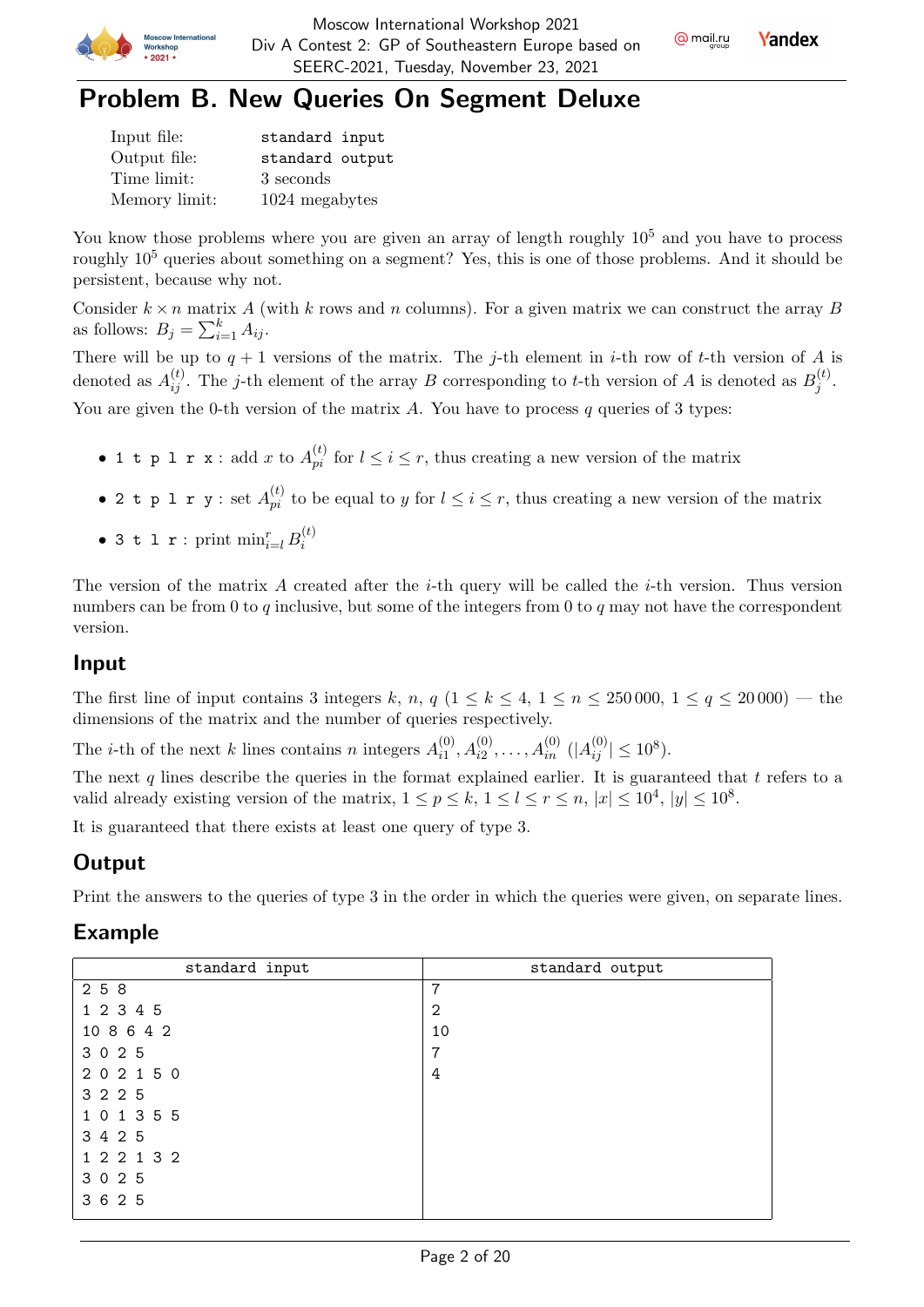

**Yandex** 

## **Note**

Here is how the versions of the matrix will look like:



The number in a circle is the version, the numbers in rhombuses are queries of type 3.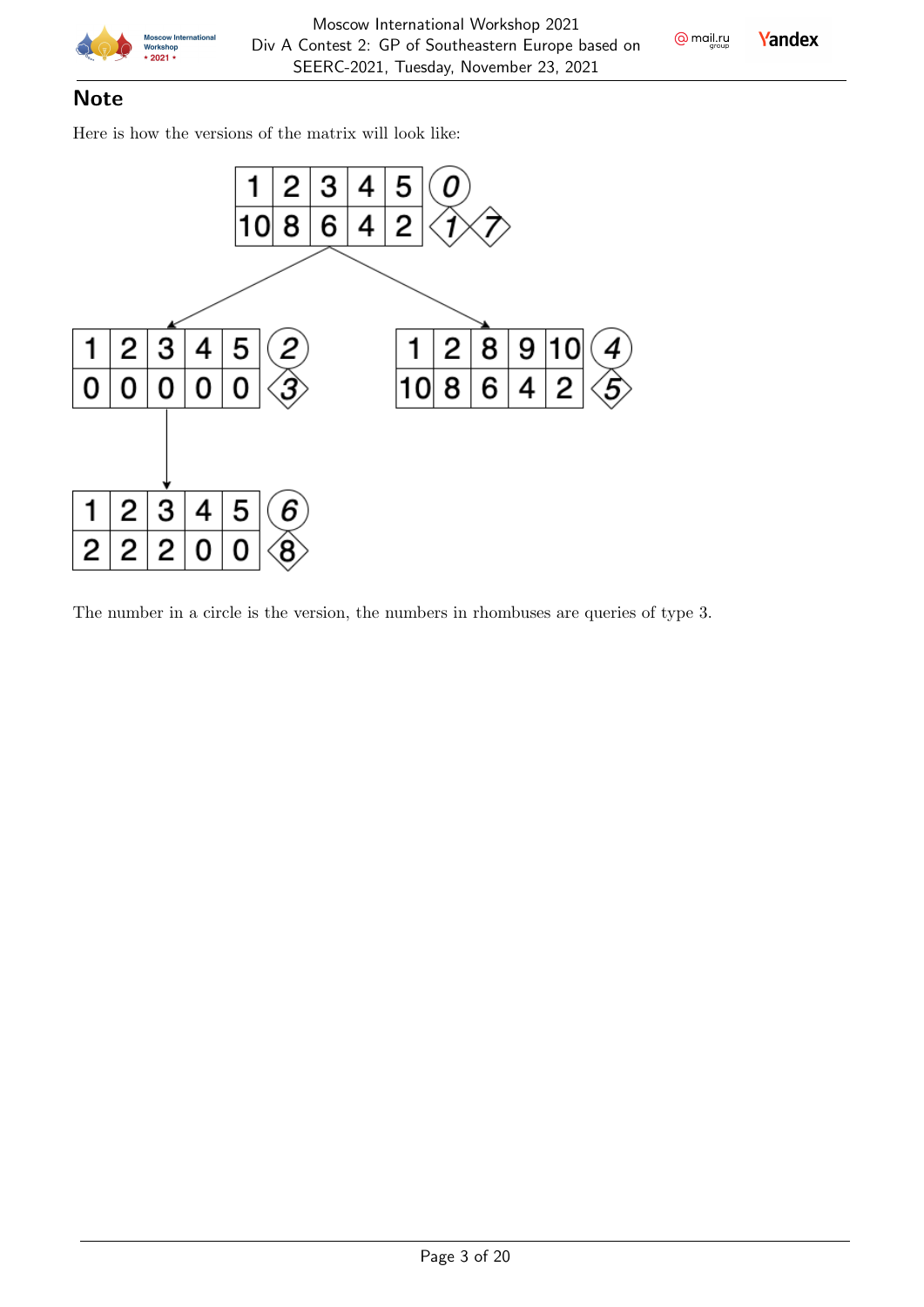

**Yandex** 



| Input file:   | standard input  |
|---------------|-----------------|
| Output file:  | standard output |
| Time limit:   | 2 seconds       |
| Memory limit: | 256 megabytes   |

Let's call an array  $[a_1, a_2, \ldots, a_k]$  of positive integers **phenomenal**, if the product of its elements is equal to the sum of its elements (i.e. if  $a_1 a_2 \dots a_k = a_1 + a_2 + \dots + a_k$ ).

For example, the array [2, 2] is phenomenal, because  $2 \cdot 2 = 2 + 2 = 4$ , and [3, 1, 2] is phenomenal, because  $3 \cdot 1 \cdot 2 = 3 + 1 + 2 = 6$ , but the array [2, 3] is not phenomenal, as  $2 \cdot 3 \neq 2 + 3$ .

Let  $f(i)$  denote the number of phenomenal arrays of size i. It can be shown that for any fixed  $i \geq 2$  there is only a finite number of phenomenal arrays of size  $i$ .

You are given an integer n. Find  $f(2), f(3), \ldots, f(n)$ . As these numbers can be very big, output them modulo  $P$ , where  $P$  is a given prime number.

## Input

The only line of the input contains two integers  $n, P (2 \le n \le 2 \cdot 10^5, 10^8 \le P \le 10^9, P$  is prime).

## **Output**

Output  $n-1$  integers — the values  $f(2), f(3), \ldots, f(n)$  modulo P.

## Example

| standard input | standard output |
|----------------|-----------------|
| 804437957      | 1 6 12 40 30 84 |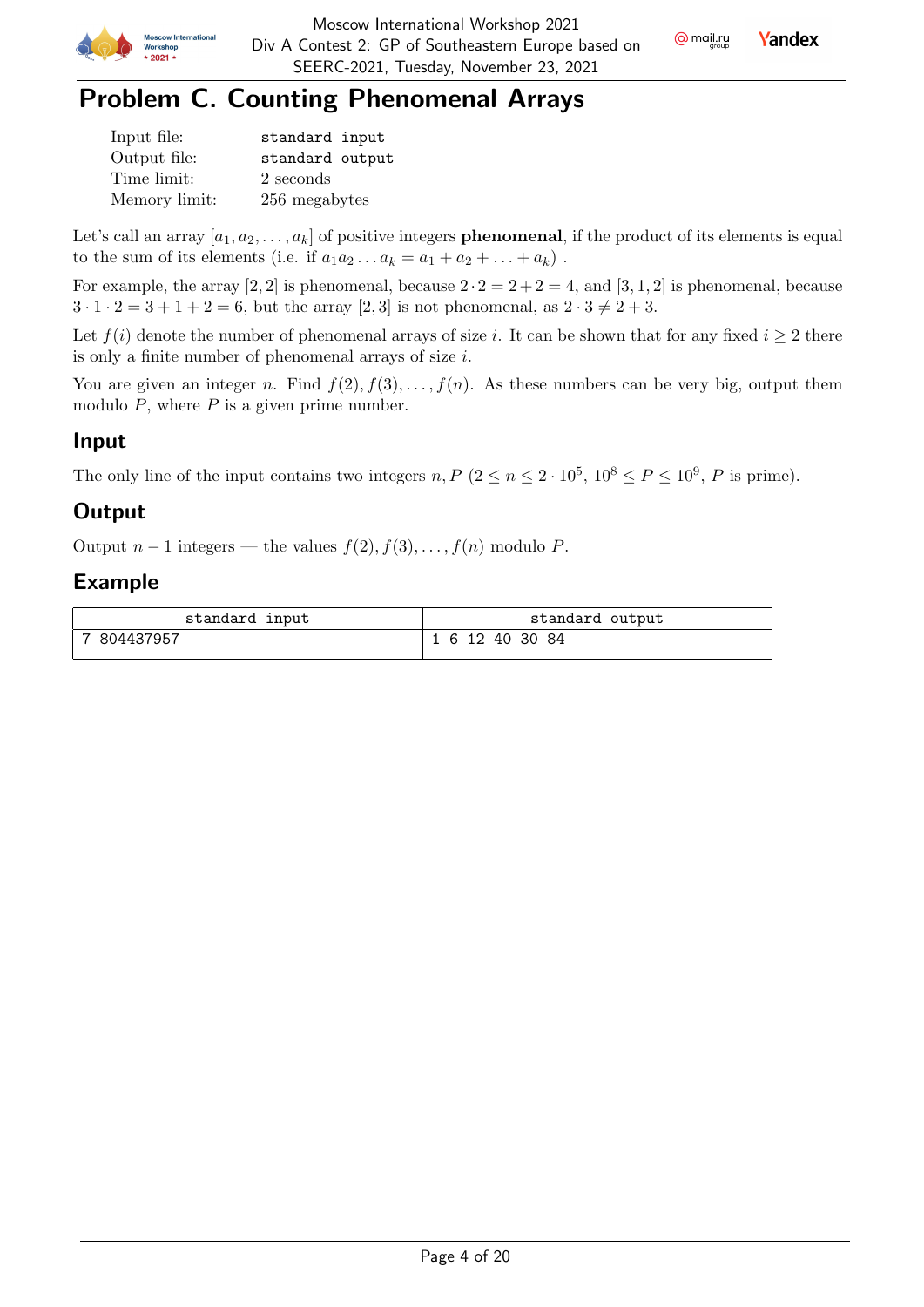

# Problem D. LIS Counting

| Input file:   | standard input  |
|---------------|-----------------|
| Output file:  | standard output |
| Time limit:   | 3 seconds       |
| Memory limit: | 256 megabytes   |

You are given integers  $N, M$  with and a prime modulo  $P$ .

Consider all permutations of length  $N \cdot M$  such that the length of their longest increasing subsequence equals  $N$  and the length of their longest decreasing subsequence equals  $M$ .

Define  $f(pos, val)$  for each  $1 \le pos, val \le N \cdot M$  as the number of such permutations in which the pos-th element of the permutation equals to *val*.

Find  $f(pos, val)$  for all  $1 \le pos, val \le NM$ , modulo P.

## Input

The only line of input contains three integers N M P  $(1 \le N \cdot M \le 100, 10^8 \le P \le 10^9, P$  is prime).

## **Output**

Print a table of size  $NM \times NM$ , the val-th value in pos-th line should be equal to  $f(pos, val) \mod P$ .

## Examples

| standard input | standard output                                                                        |
|----------------|----------------------------------------------------------------------------------------|
| 3 2 998244353  | 0 10 10 5 0 0                                                                          |
|                | 10 0 0 6 9 0                                                                           |
|                | 10 0 0 4 6 5                                                                           |
|                | 6<br>4 0 0 10<br>5.                                                                    |
|                | 9 6 0 0 10<br>$\Omega$                                                                 |
|                | 0 5 10 10 0<br>$\Omega$                                                                |
| 1 7 100000007  | 000<br>0 <sub>1</sub><br>$\Omega$<br>$\Omega$                                          |
|                | 000010<br>$\Omega$                                                                     |
|                | 000100<br>$\Omega$                                                                     |
|                | 001000<br>$\Omega$                                                                     |
|                | $\Omega$<br>$\overline{0}$<br>0 <sub>0</sub><br>$\Omega$<br>$\Omega$<br>$\overline{1}$ |
|                | 0 <sub>0</sub><br>$\circ$<br>0 <sub>0</sub><br>$\Omega$<br>$\mathbf{1}$                |
|                | $\Omega$<br>$\Omega$<br>$\Omega$<br>0 <sub>0</sub><br>$\Omega$                         |
|                |                                                                                        |

@ mail.ru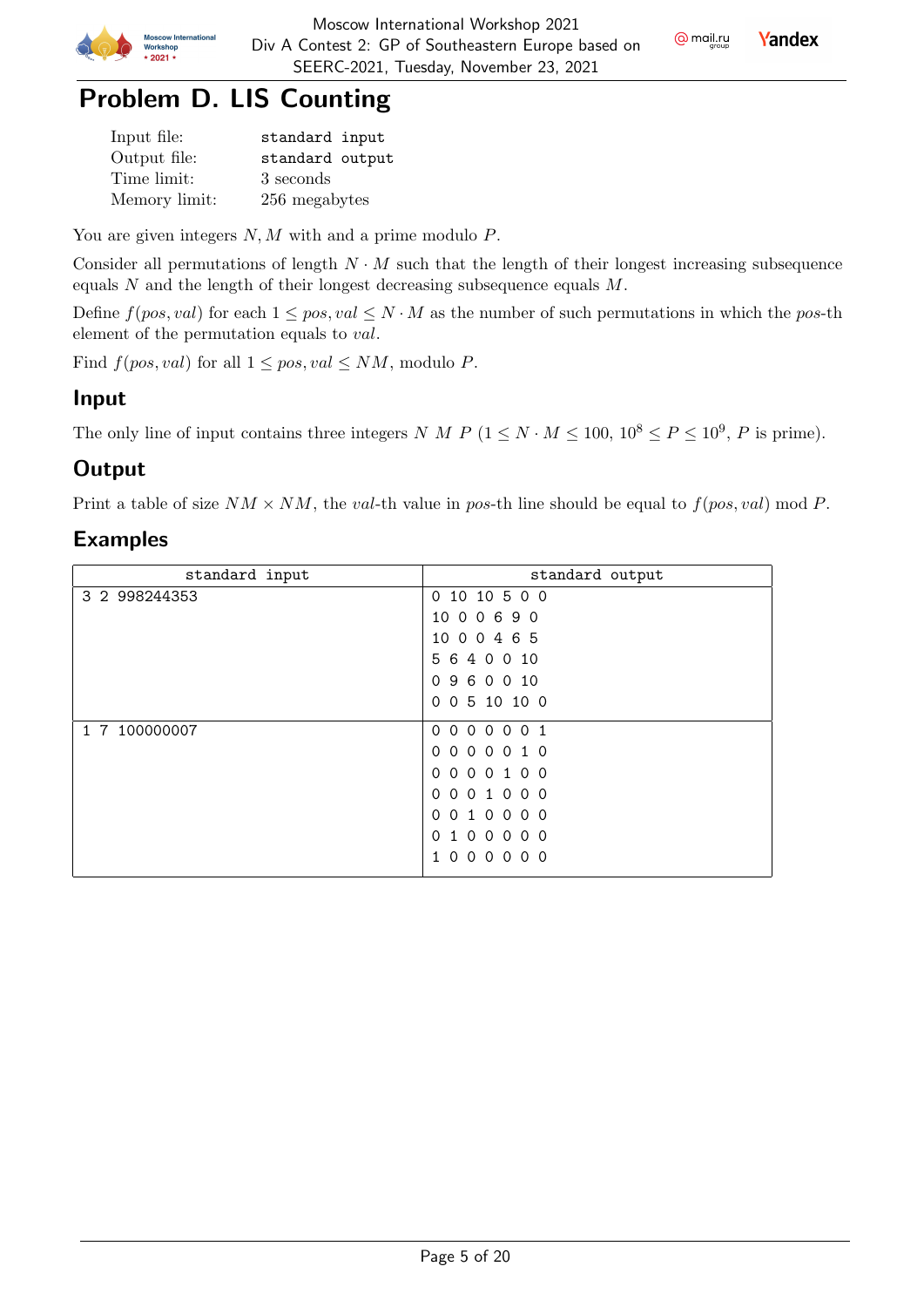

**Yandex** 

## Problem E. Flood Fill

| Input file:   | standard input  |
|---------------|-----------------|
| Output file:  | standard output |
| Time limit:   | 2 seconds       |
| Memory limit: | 256 megabytes   |

Given are two black and white  $N \times M$  images A and B.

The "flood fill" tool works as follows: you choose any cell  $(x, y)$ , locate its connected component and flip the colors of all the cells in the component (if the cell was black, it becomes white, and if it was white, it becomes black). The connected component of the cell is the set of cells you can reach by going up/down/left/right without changing color.

You can apply the "flood fill" tool to image A any number of times. What is the minimum number of cells in which  $A$  can be different from  $B$  after some sequence of operations?

### Input

The first line of input contains two integers N and  $M$  ( $1 \le N, M \le 100$ ) — the dimensions of the images.

Each of the next  $N$  lines contains a binary string of length  $M$ , describing the corresponding row of the image  $A$ .

Each of the next  $N$  lines contains a binary string of length  $M$ , describing the corresponding row of the image  $B$ .

Here 0 corresponds to the cell colored white, 1 corresponds to the cell colored black.

## **Output**

Output a single integer — the minimum possible number of cells in which  $A$  can be different from  $B$ after some sequence of operations.

### Examples

| standard input | standard output |
|----------------|-----------------|
| 1 <sub>3</sub> | 1               |
| 101            |                 |
| 010            |                 |
| 4 4            | $\overline{7}$  |
| 0001           |                 |
| 0101           |                 |
| 0101           |                 |
| 0111           |                 |
| 0000           |                 |
| 1110           |                 |
| 1110           |                 |
| 1110           |                 |

### **Note**

In the first example, you can apply the tool to the middle cell twice. This way, two images will differ only in 1 cell.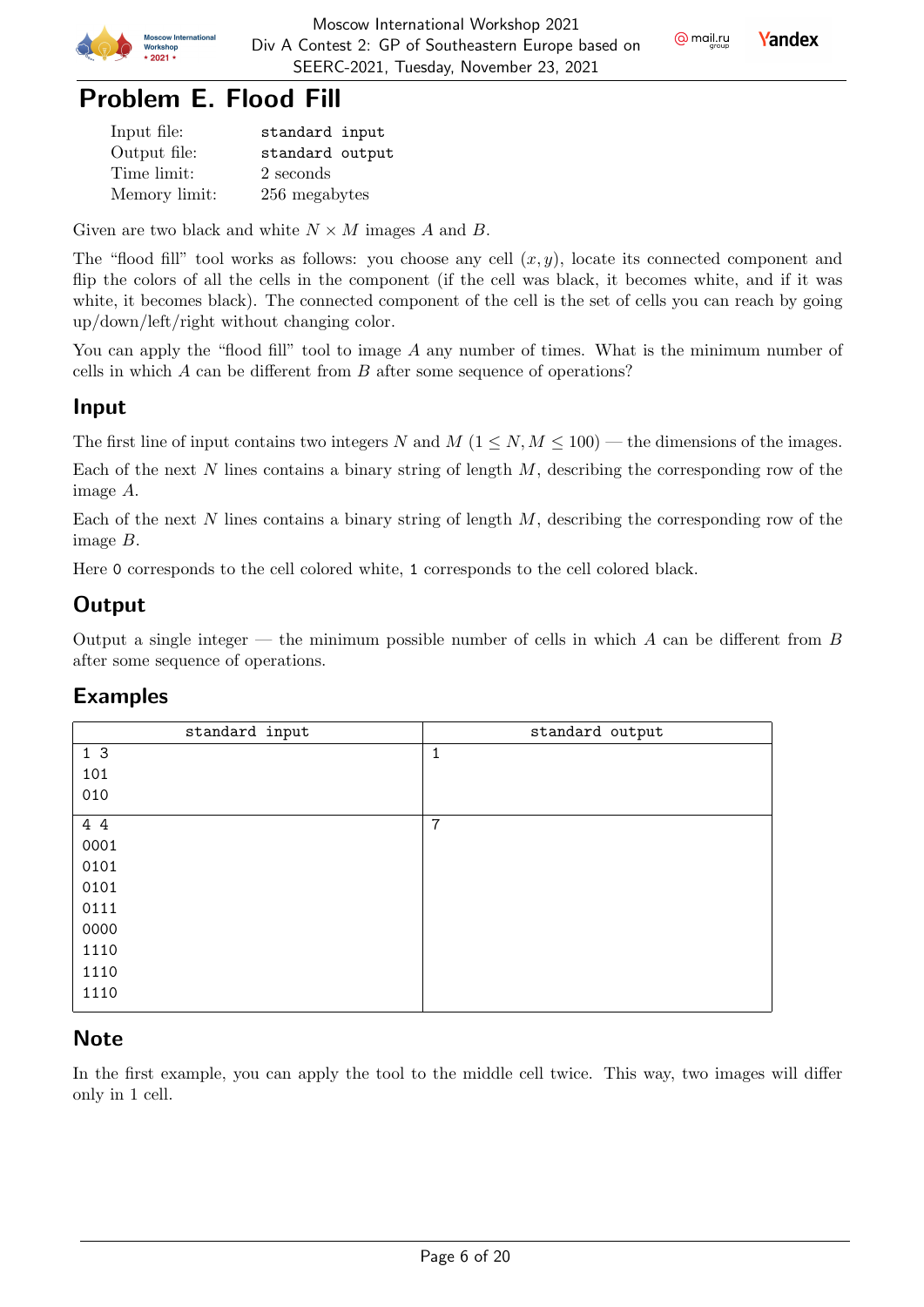

#### Moscow International Workshop 2021 Div A Contest 2: GP of Southeastern Europe based on SEERC-2021, Tuesday, November 23, 2021







Yandex

 $Q$  mail.ru

In the second example, you can just make the entire image black. This way, two images will differ in 7 cells.



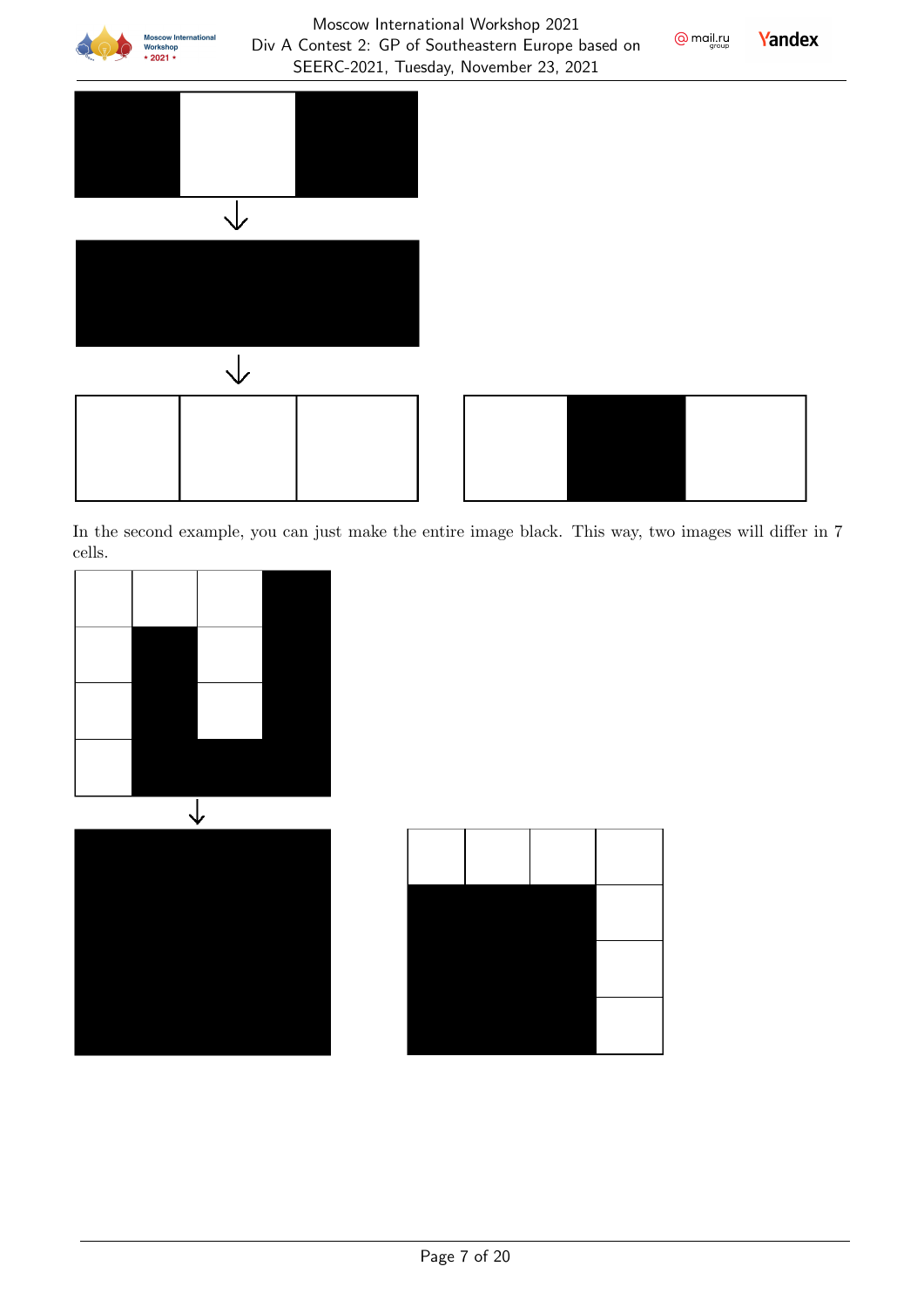



| Input file:   | standard input  |
|---------------|-----------------|
| Output file:  | standard output |
| Time limit:   | 1 second        |
| Memory limit: | 256 megabytes   |

You are playing a game, and you are going to fight the secret boss. In this game, the boss doesn't attack you, but they can cast regeneration spells.

The fight consists of exactly  $N$  rounds, in each round the following actions can happen, in this order:

- 1. The boss can choose to cast the "Regeneration" spell.
- 2. You can choose to cast the "Poison" spell if you have any mana left.
- 3. You attack with a sword, dealing  $X$  damage.
- 4. All the passive effects are applied.

There are two types of passive effects: regeneration and poison. The effects stack, which means that the current state of the boss can be described with three integers: current health points  $(hp)$ , current poison stacks  $(p)$  and current regeneration stacks  $(r)$ . At the beginning of the fight, there are no poison stacks and no regeneration stacks  $(p = r = 0)$ . Each poison stack deals P damage, each regeneration stack heals R health points.

Spells have the following effects:

"Regeneration": increase the number of regenerations stacks  $r$  by 1.

"Poison": increase the number of poison stacks  $p$  by 1. If the number of regeneration stacks is strictly positive  $(r > 0)$ , then decrease it by 1.

After the round the hp will decrease by  $X + P \cdot p - R \cdot r$  (this value can be negative if the boss heals faster than you deal damage).

For each round you know if the boss will cast "Regeneration". You have enough mana to cast "Poison" K times (you don't have to use all of your mana). What's the largest total damage you can deal to the boss, in other words, what is the maximum value of  $hp_{start} - hp_{end}$ ? Assume that  $hp_{start} = 10^{1000}$ , so you can't actually kill the boss in N rounds. Boss  $hp$  can go higher than the initial value (see the third sample case).

#### Input

The first line of the input contains 5 integers N, X, R, P, K  $(1 \le N, X, R, P \le 10^6, 0 \le K \le N)$ .

The second line of the input contains a binary string of length  $N$ . The *i*-th character of this string is 1, if the boss casts "Regeneration" at the beginning of the  $i$ -th round, and 0 otherwise.

## **Output**

Output a single integer — the largest total damage you can deal during the fight.

### Examples

| standard input | standard output |
|----------------|-----------------|
| 2 1010 1 1 1   | 2021            |
| 01             |                 |
| 3 2 1 1 1      | 8               |
| 001            |                 |
| 10 1 10 40 1   | $-40$           |
| 1111111111     |                 |



@ mail.ru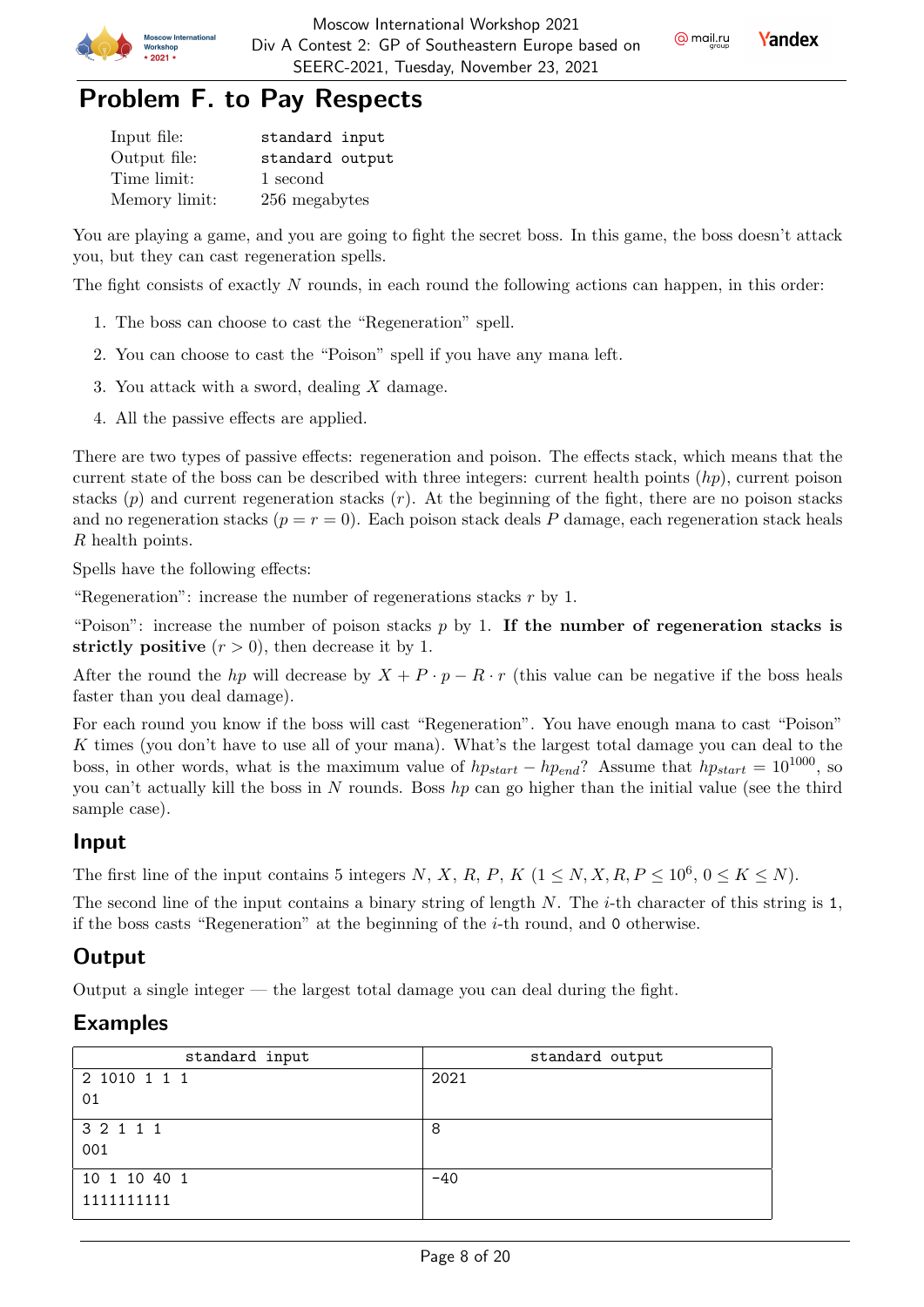

### **Note**

Let's look at the first sample. We can cast the "Poison" spell at most once. Let's look at what will happen if we cast this spell during the first round.

- During the first round, we apply a "Poison" spell, so at the end of this round there will be 0 regeneration stacks, and 1 poison stack. Therefore, the hp will decrease by  $X + P \cdot 1 - R \cdot 0 = 1011$ this round.
- At the beginning of the second round, the boss will cast the "Regeneration" spell, so there will be 1 regeneration stack and 1 poison stack at the end of the second round. So, the h<sub>p</sub> will decrease by  $X + P \cdot 1 - R \cdot 1 = 1010$  this round. Overall, the health of the boss decreased by  $1011 + 1010 = 2021$ .

Now let's look at what will happen if we cast this spell during the second round.

- During the first round, no spells are applied, so at the end of this round there will be 0 regeneration stacks, and 0 poison stacks. Therefore, the hp will decrease by  $X + P \cdot 0 - R \cdot 0 = 1010$  this round.
- At the beginning of the second round, the boss will cast the "Regeneration" spell, so that there will be one regeneration stack after that. Then, we will we apply a "Poison" spell, decreasing the number of regeneration stacks by one. So, there will be 0 regeneration stacks and 1 poison stack at the end of the second round. Therefore, the hp will decrease by  $X + P \cdot 1 - R \cdot 0 = 1011$  this round. Overall, the health of the boss decreased by  $1010 + 1011 = 2021$  again.

So, no matter when we cast the "Poison" spell in this sample, we will still decrease the  $hp$  by 2021.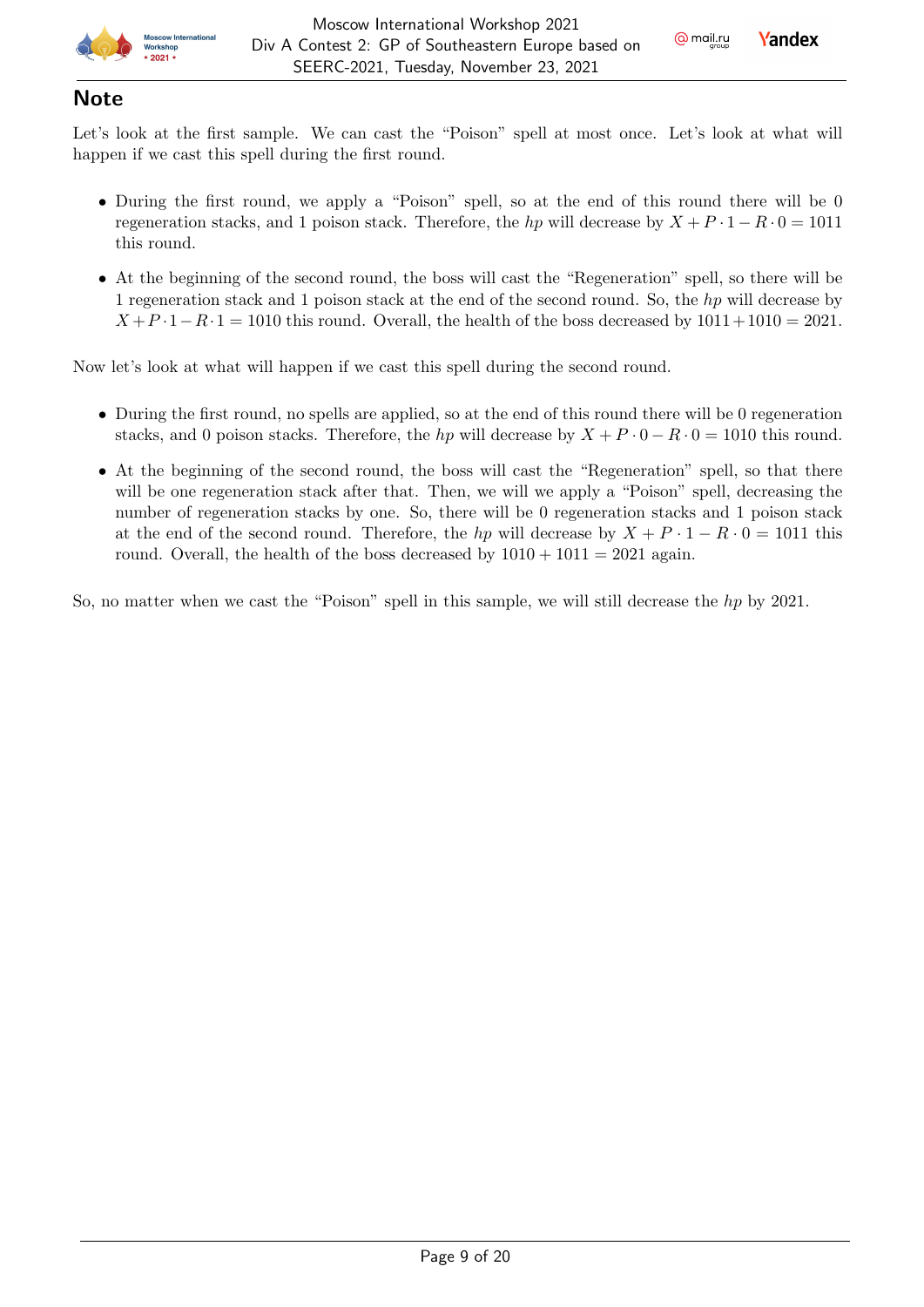



| Input file:   | standard input  |
|---------------|-----------------|
| Output file:  | standard output |
| Time limit:   | 3 seconds       |
| Memory limit: | 256 megabytes   |

Consider an array A and a set  $B$  of integers such that all numbers in  $A$  and  $B$  are distinct. Your task is to turn  $A$  into a sorted array. To do this you can take any number from  $B$  and replace any element of  $\tilde{A}$  with it. You can perform this operation any number of times, but each element of  $\tilde{B}$  can be used at most once.

Determine the minimum number of operations needed to turn  $A$  into a sorted array, or determine that it is impossible.

### Input

The first line of input contains two integers N and  $M$   $(1 \le N, M \le 5 \cdot 10^5)$  — the sizes of A and B respectively.

The second line contains N integers  $A_1, A_2, \ldots, A_N$ .

The third line contains M integers  $B_1, B_2, \ldots, B_M$ .

All the  $(N + M)$  elements are distinct, positive and do not exceed  $10^9$ .

## **Output**

If it is impossible to turn A into a sorted array, print  $-1$ . Otherwise, print the minimum number of operations needed.

### Examples

| standard input | standard output |
|----------------|-----------------|
| 4 1            | $-1$            |
| 2 6 13 10      |                 |
| 5              |                 |
| 4 2            | $\overline{2}$  |
| 2 6 13 10      |                 |
| 54             |                 |
| 4 3            |                 |
| 2 6 13 10      |                 |
| 5 4 19         |                 |

### **Note**

In all three examples, the issue is that  $13 > 10$ , so we have to change at least one of them.

In the first one, we can decrease 13 by replacing it with 5, but it breaks the other side, so there is no solution.

In the second one, we also have 4, which we can use to fix the broken side. It is impossible to do with less than 2 operations.

In the third example we can finally increase the last element, thus fixing  $\tilde{A}$  in 1 operation.

@ mail.ru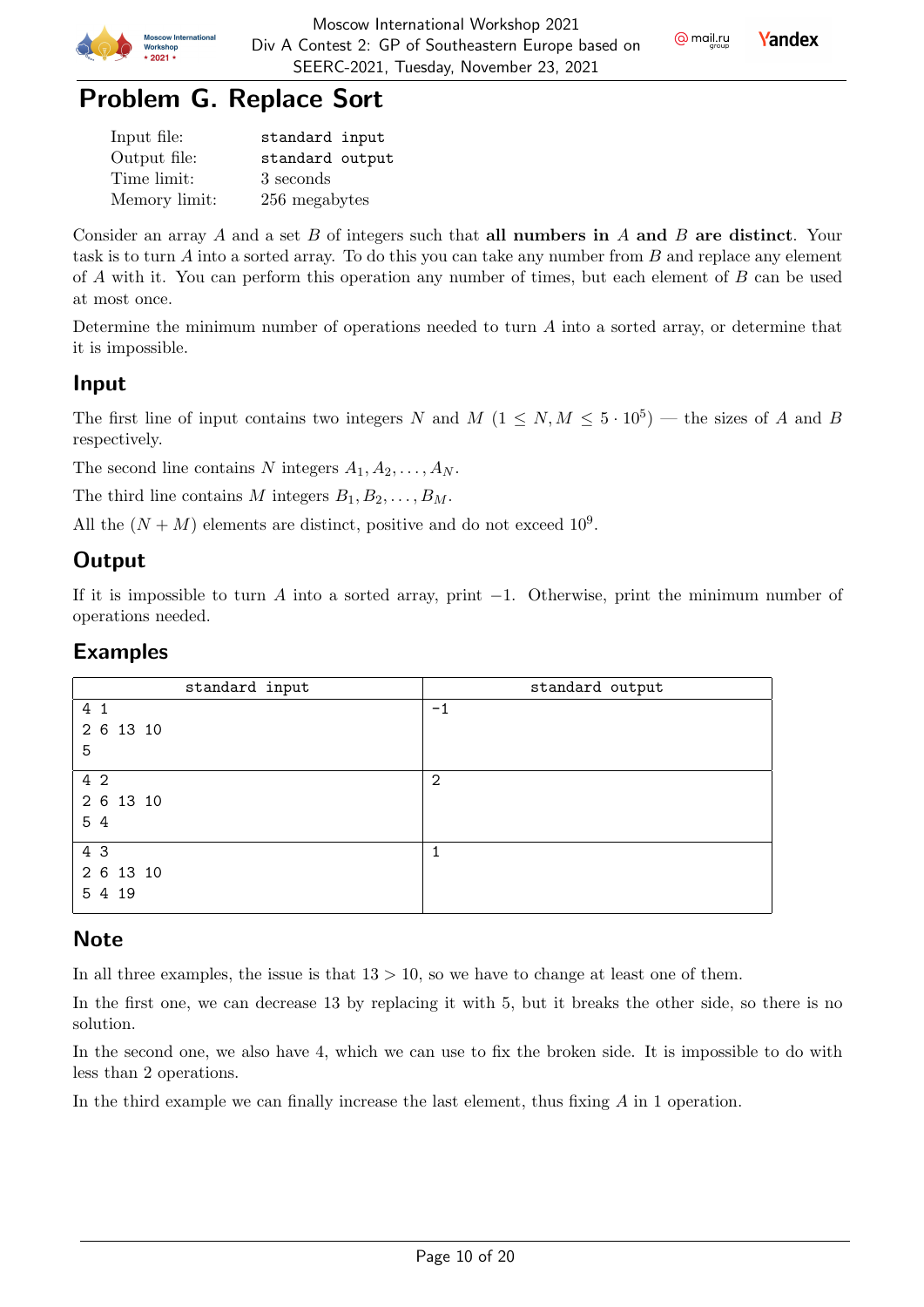

Yandex



| Input file:   | standard input  |
|---------------|-----------------|
| Output file:  | standard output |
| Time limit:   | 2 seconds       |
| Memory limit: | 512 megabytes   |

You are given a colored tree on  $n$  nodes, node  $i$  has color  $c_i$ . As a reminder, a tree on  $n$  nodes is a connected graph with  $n-1$  edges.

Compute the number of connected subgraphs of this tree, for which there exists some color (majority color), such that strictly more than half of the nodes of this subgraph have this color.

Since the answer can be quite large, compute it modulo 998 244 353.

## Input

The first line of input contains one integer  $n (1 \le n \le 3000)$  — the number of nodes in the tree.

The second line contains *n* integers  $c_1$   $c_2$  ...  $c_n$   $(1 \le c_i \le n)$  — the colors of the nodes.

The *i*-th of next  $n-1$  lines contains 2 integers  $u_i, v_i$   $(1 \le u_i, v_i \le n, u_i \ne v_i)$ , representing the edge  $(u_i, v_i)$  of the tree. It is guaranteed that the given graph is a tree.

## **Output**

Print a single integer — answer to the problem modulo 998 244 353.

### Examples

| standard input | standard output |
|----------------|-----------------|
| 3              | 5               |
| 2 3 3          |                 |
| $1\quad2$      |                 |
| 2 <sub>3</sub> |                 |
| 4              | 8               |
| 1 1 3 3        |                 |
| 1 <sub>2</sub> |                 |
| 1 <sub>3</sub> |                 |
| 14             |                 |

## **Note**

In the following pictures, we use blue for color 1, red for color 2, and yellow for color 3. The first example looks as follows:



The tree has a total of 6 non-empty connected subgraphs: 3 of size 1, 2 of size 2 and 1 of size 3, the latter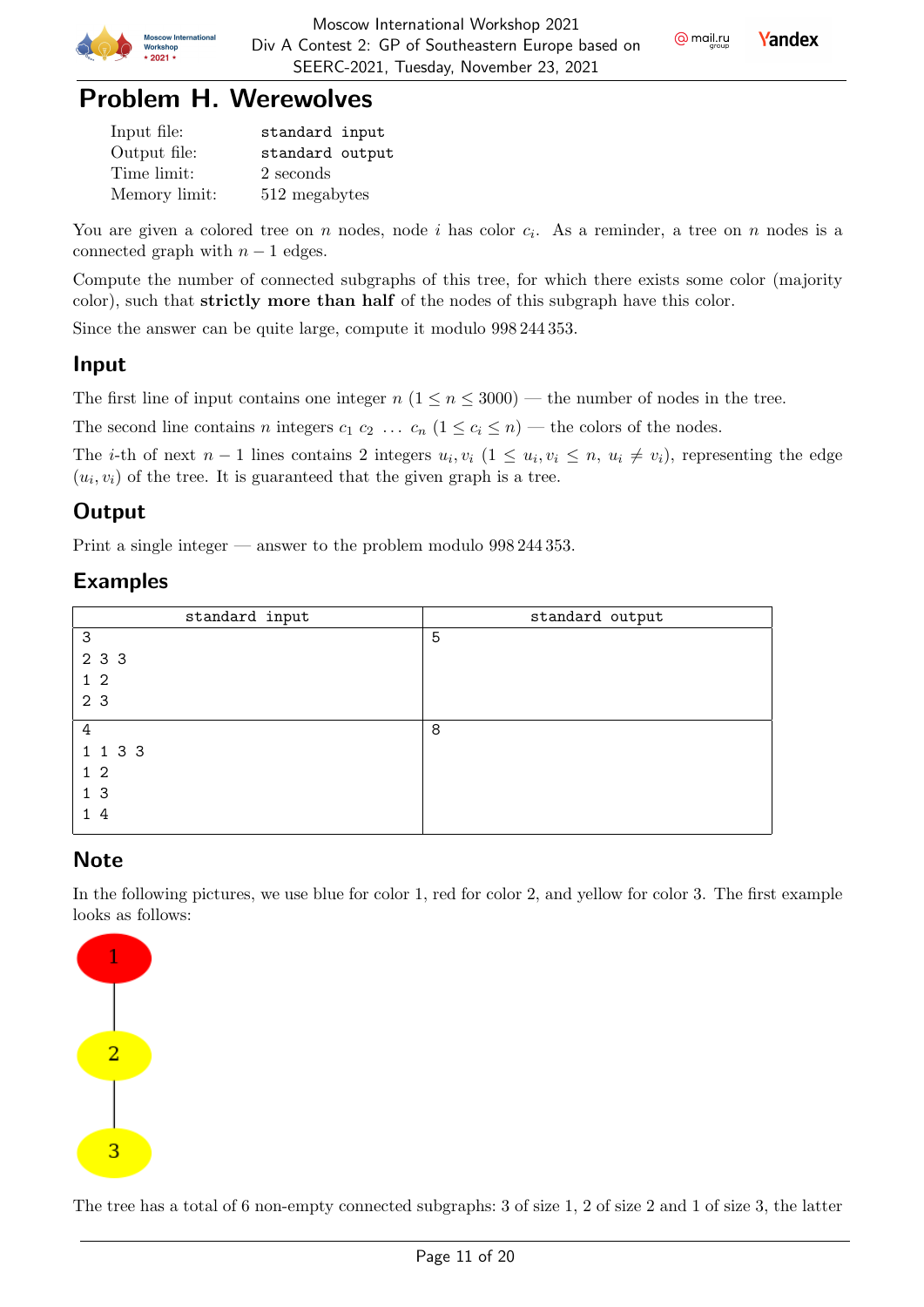

in fact being the whole tree. All such subgraphs of sizes 1 and 3 have a majority color. For those of size 2 only the subgraph induced by vertices 1 and 2 does not have a majority color (red and yellow both appear equally often in it). Therefore, there are  $6 - 1 = 5$  connected subgraphs with a majority color.

The second example looks as follows, and it has 8 connected subgraphs with a majority color:

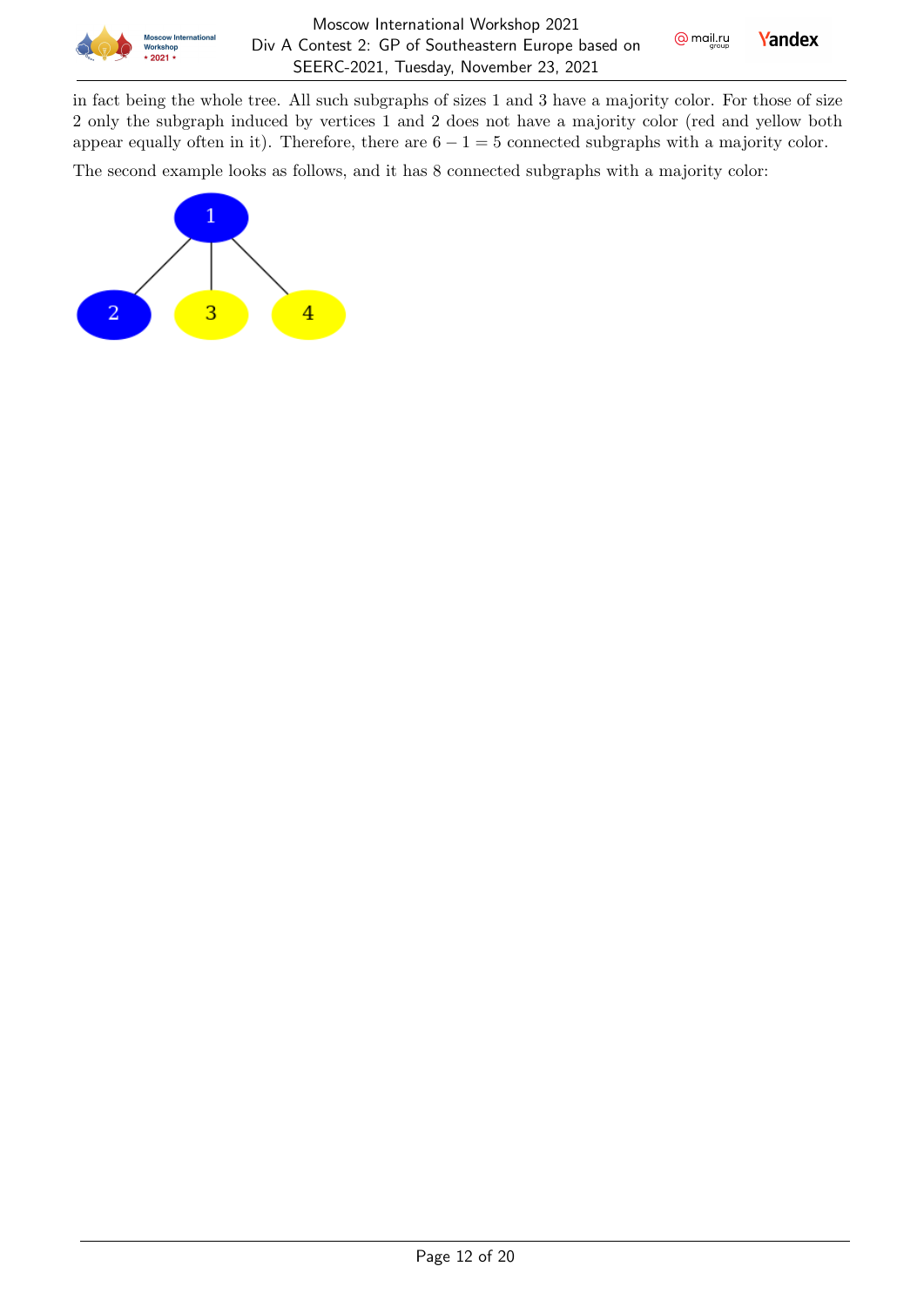



## Problem I. Colourful Permutation Sorting

| Input file:   | standard input  |
|---------------|-----------------|
| Output file:  | standard output |
| Time limit:   | 2 seconds       |
| Memory limit: | 256 megabytes   |

You are given a permutation  $p_1, p_2, \ldots, p_n$  of integers from 1 to *n*. Each position from 1 to *n* is colored in one of  $k$  colors. We want to sort the permutation, and for that, we can apply any number of operations of the following types:

- Swap any two elements. This operation costs  $S$  coins;
- Choose any color  $i$ , and permute the elements on positions of color  $i$  as you wish. This operation costs  $C_i$  coins.

Note that the positions are colored, not the elements, so when you swap two elements, the positions won't change their colors.

Find the minimum number of coins you need to spend to sort the permutation.

### Input

The first line of the input contains a single integer  $T$   $(1 \le T \le 10^3)$  — the number of independent test cases you need to process. The description of the test cases follows.

The first line of each test case contains two integers n and  $k$   $(1 \le n \le 10^5, 1 \le k \le 5)$  — the size of the permutation and the number of colors.

The second line of each test case contains  $(k+1)$  integers  $S, C_1, C_2, \ldots, C_k$   $(0 \leq S, C_i \leq 10^9)$  — the costs of the operations.

The third line of each test case contains *n* integers  $p_1, p_2, \ldots, p_n$   $(1 \leq p_i \leq n,$  all  $p_i$  are distinct) — the permutation.

The fourth line of each test case contains *n* integers  $col_i$   $(1 \leq col_i \leq k)$  — the colors of the positions.

The sum of  $n$  over all test cases in one file does not exceed  $10^5$ .

## **Output**

For each test case print a single integer — the minimum number of coins you need to spend to sort the permutation.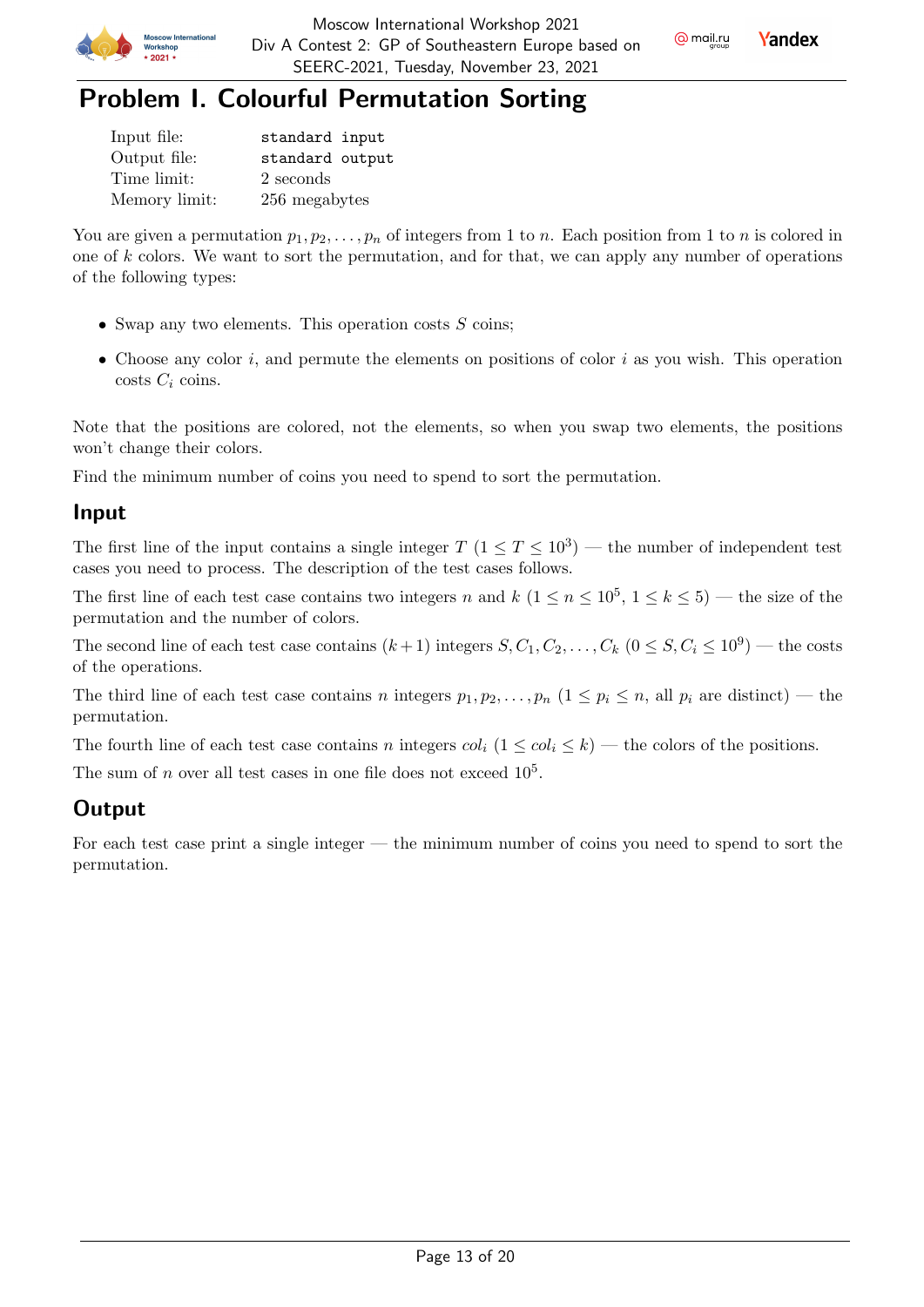





#### Example

| standard input | standard output |
|----------------|-----------------|
| $\overline{4}$ | $\mathbf{3}$    |
| 4 1            | 1               |
| 1 10           | 12              |
| 2 3 4 1        | $\mathbf 0$     |
| 1 1 1 1        |                 |
| 4 1            |                 |
| 10 1           |                 |
| 2 3 4 1        |                 |
| 1 1 1 1        |                 |
| 6 2            |                 |
| 10 1 1         |                 |
| 5 2 4 6 1 3    |                 |
| 1 2 1 2 1 2    |                 |
| 4 3            |                 |
| 6789           |                 |
| 1 2 3 4        |                 |
| 2 2 3 2        |                 |
|                |                 |

## **Note**

In the first test case, we can sort the permutation by applying the "Swap" operation 3 times:  $(2, 3, 4, 1) \rightarrow (4, 3, 2, 1) \rightarrow (4, 2, 3, 1) \rightarrow (1, 2, 3, 4)$ . This way you will spend 3 coins.

Another way to sort it would be to permute all elements on positions of color 1, but this would cost 10 coins, and we can do cheaper.

In the second test case (which differs from the first one only in the costs of operations), however, it's cheaper to just permute all elements on positions of color 1, spending 1 coin on this.

In the third test case, one of the optimal sequences of operations would be the following:

- Permute the elements on positions of color 2 to obtain the permutation  $(5, 2, 4, 3, 1, 6)$ . This operation costs 1 coin.
- Swap elements  $p_3, p_4$ . The permutation is now  $(5, 2, 3, 4, 1, 6)$ . This operation costs 10 coins.
- Permute the elements on positions of color 1 to obtain the permutation  $(1, 2, 3, 4, 5, 6)$ . This operation costs 1 coin.

In total, we spent 12 coins.

In the fourth test case, the permutation is already sorted, so we don't have to spend anything.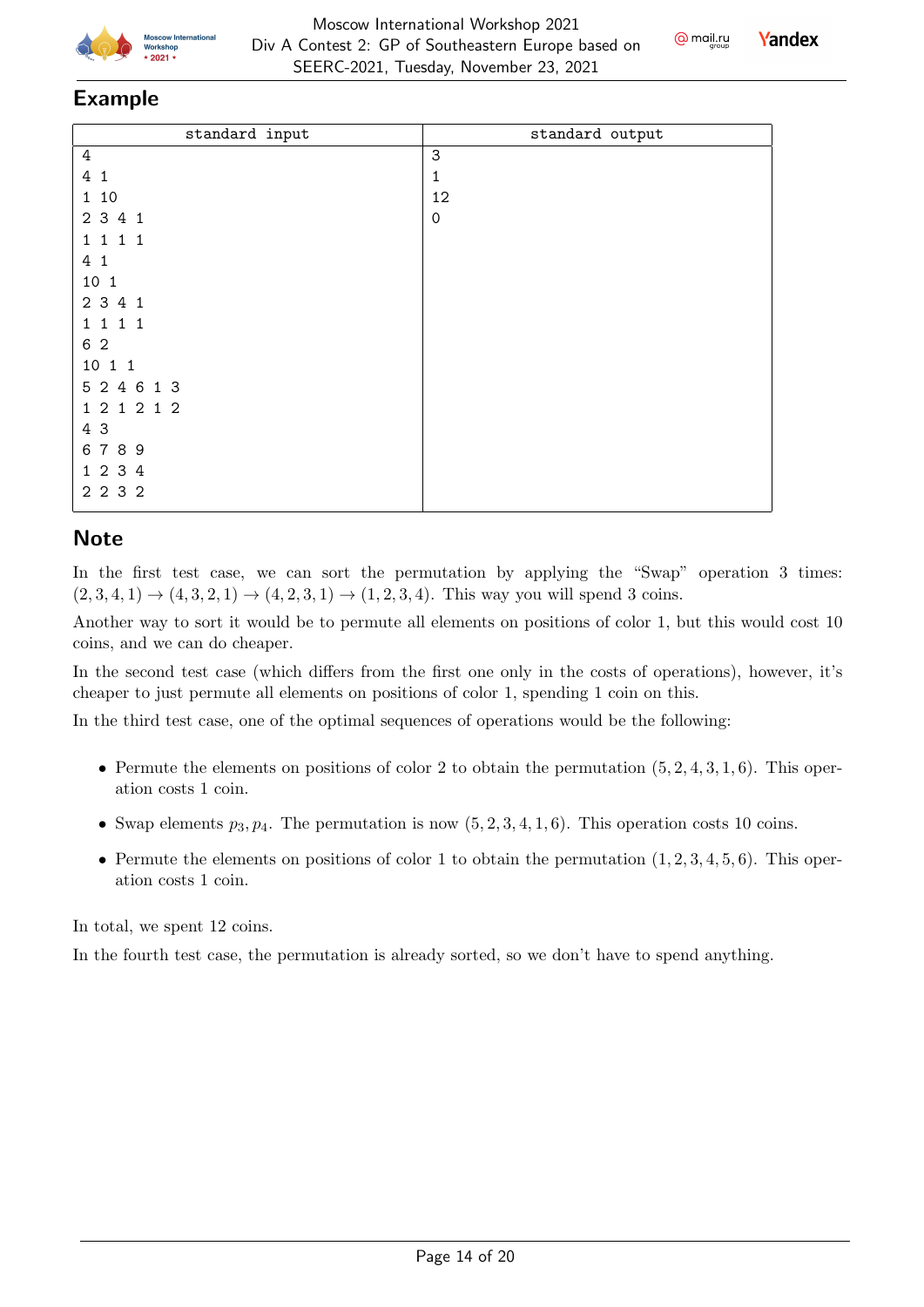



## Problem J. Jason ABC

| Input file:   | standard input  |
|---------------|-----------------|
| Output file:  | standard output |
| Time limit:   | 1 second        |
| Memory limit: | 256 megabytes   |

You are given a string S of length 3n, consisting of the characters A, B and C. You are allowed to perform the following operation:

• Select some subsegment of this string and a character  $c$  (one of A, B and C). Then, replace all the characters on the subsegment with  $c$ .

Find the smallest number of times that you would have to apply the operation above to get a string which contains each of characters A, B and C exactly  $n$  times. It can be shown that it is always possible to get such a string.

In addition, find a sequence of operations of the smallest possible length. If there are many such sequences, you can output any of them.

### Input

The first line of input contains a single integer  $n (1 \le n \le 3 \cdot 10^5)$ .

The second line of the input contains a string  $S$  of length  $3n$ , consisting of the characters A, B and C.

## **Output**

In the first line print the minimum number of operations  $k$ .

In the *i*-th of the next *k* lines print 2 integers  $l_i, r_i$  and a character  $c_i$   $(1 \leq l_i \leq r_i \leq 3n, c_i \in \{A, B, C\})$ , denoting that in the *i*-th operation you will replace each of the characters  $S_{l_i}, S_{l_i+1}, \ldots, S_{r_i}$  with  $c_i$ .

If there is more than one solution with a minimum number of operations, you can print any one of them.

### Examples

| standard input | standard output |
|----------------|-----------------|
|                | 2               |
| AAA            | 2 3 B           |
|                | 3 3 C           |
|                |                 |
| CAB            |                 |
| 3              |                 |
| ABABCABAB      | 1 2 C           |

### **Note**

In the first sample, the string will undergo the following transformations:

 $AAA \rightarrow ABB \rightarrow ABC$ .

In the second sample, the string already contains exactly one A, one B and one C.

In the third sample, the string will undergo the following transformation:

ABABCABAB  $\rightarrow$  CCABCABAB. Now, it contains each letter 3 times.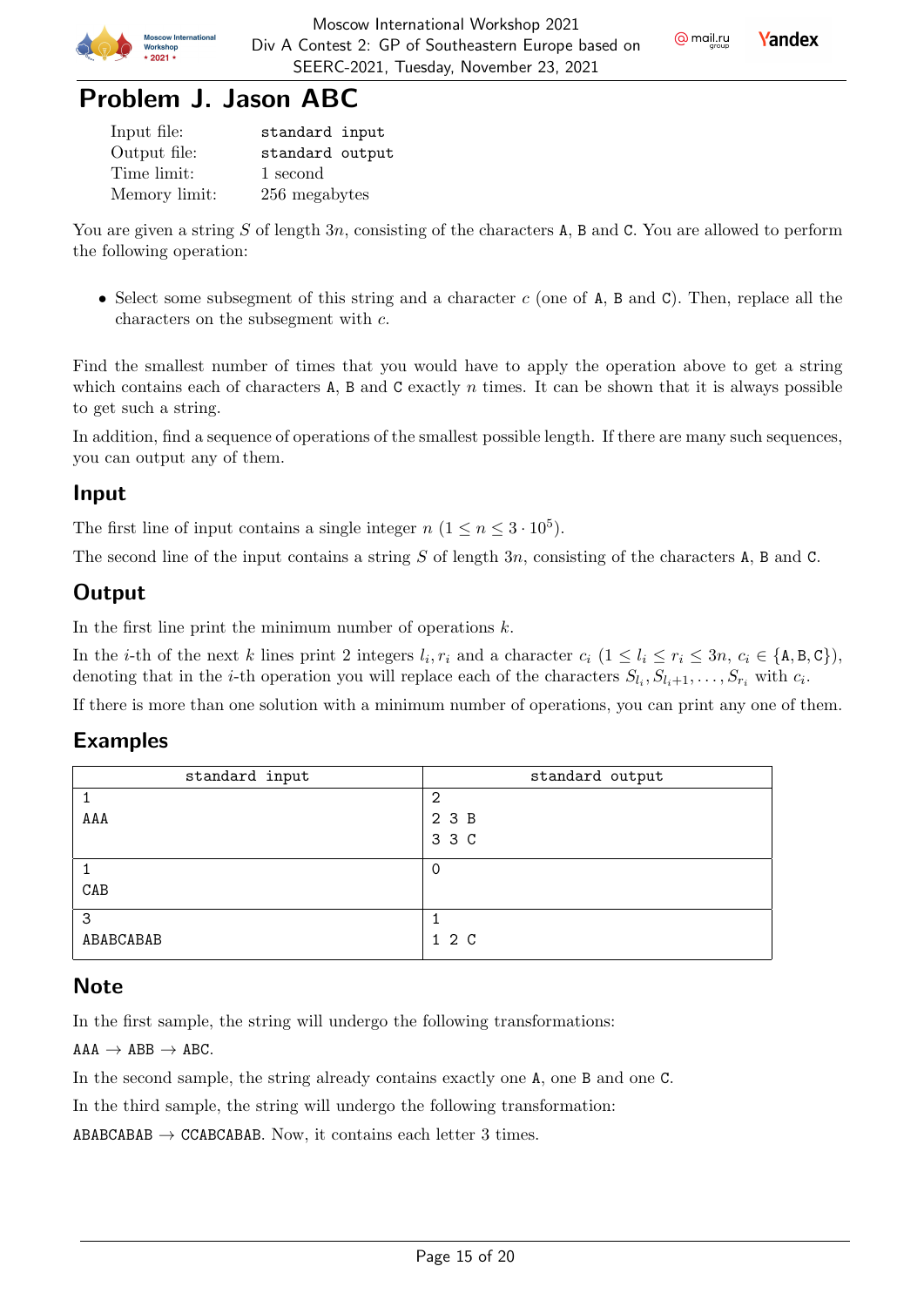

**Yandex** 

# Problem K. Amazing Tree

| Input file:   | standard input  |
|---------------|-----------------|
| Output file:  | standard output |
| Time limit:   | 1 second        |
| Memory limit: | 256 megabytes   |

Consider an undirected tree. The following algorithm constructs a post-order traversal of the tree:

```
fun dfs(v):
mark v as used
for u in neighbours(v):
    if u is not used:
        dfs(u)
append v to order
```
The post-order traversal will be in the list order.

You are allowed to choose the order of neighbors for each vertex as well as the starting vertex. What is the lexicographically minimal order you can get?

### Input

The first line of input contains one integer  $T$   $(1 \le T \le 10^5)$  — the number of test cases you need to process. Description of the test cases follows.

The first line of each test case contains a single integer  $n (2 \le n \le 2 \cdot 10^5)$  — the number of vertices in the tree.

The *i*-th of the next  $n-1$  lines contains two integers  $u_i, v_i$  ( $1 \le u_i, v_i \le n$ ,  $u_i \ne v_i$ ), meaning that there is an undirected edge  $(u_i, v_i)$  in the tree. It is guaranteed that the given graph is a tree.

The sum of *n* over all test cases in one test file does not exceed  $2 \cdot 10^5$ .

## **Output**

For each test case print the lexicographically minimal order on a separate line.

### Example

| standard input | standard output |
|----------------|-----------------|
| 3              | 123             |
| 3              | 2 1 3           |
| 1 <sub>3</sub> | 4 5 2 1 6 3 7   |
| 3 <sub>2</sub> |                 |
| 3              |                 |
| 2 <sub>1</sub> |                 |
| 1 <sub>3</sub> |                 |
| 7              |                 |
| 1 <sub>2</sub> |                 |
| 1 <sub>3</sub> |                 |
| 24             |                 |
| 2 5            |                 |
| 36             |                 |
| 3 7            |                 |
|                |                 |

### **Note**

The first test looks as follows: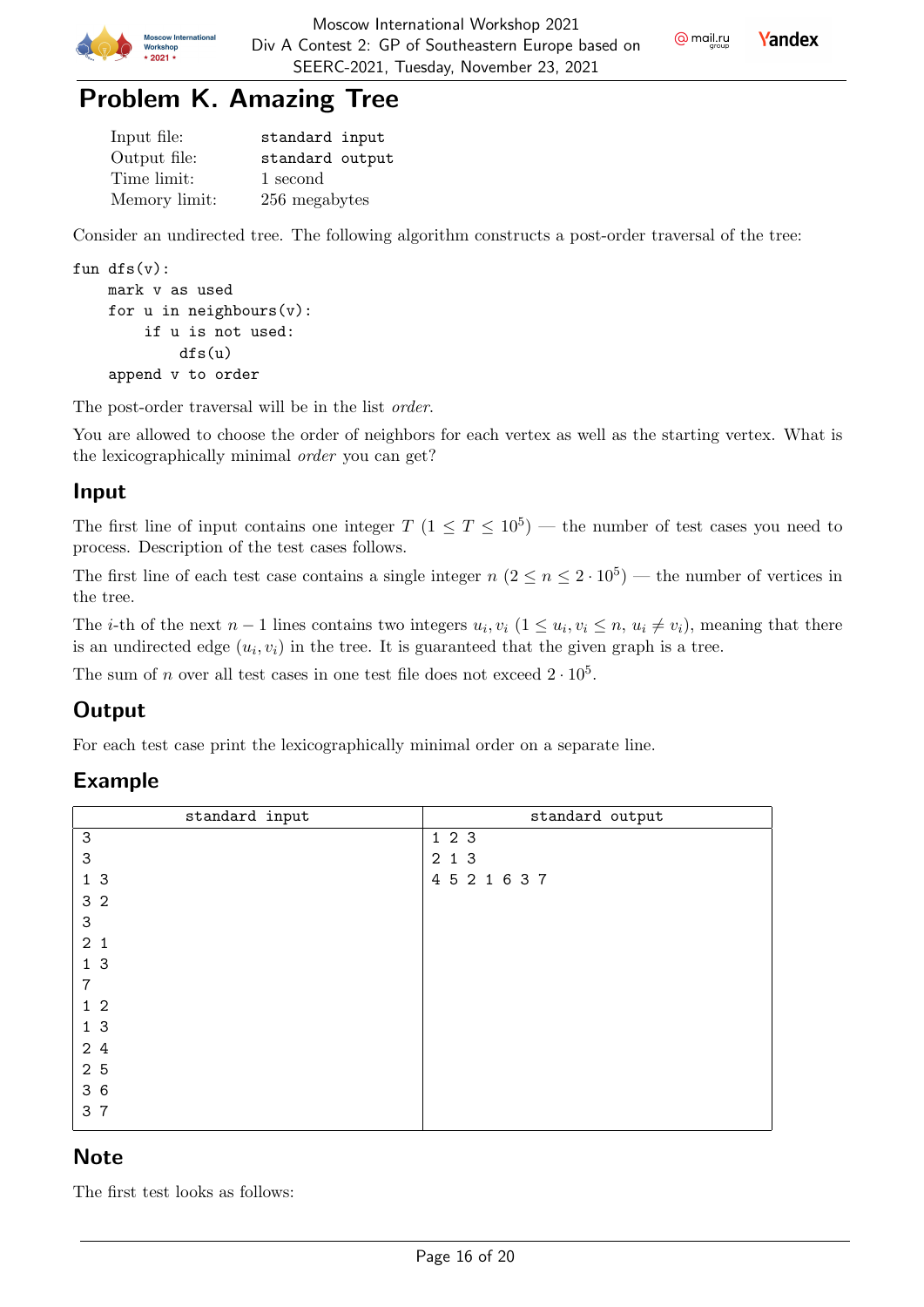

**Yandex** 



By starting in vertex 1 we can only get order 2 3 1. By starting in vertex 2 we can only get order 1 3 2. By starting in vertex 3 we can get two orders: 1 2 3 and 2 1 3. The lexicographically minimal of the four orders is 1 2 3.

The second test looks as follows:



By starting in vertex 1 we can get two orders: 2 3 1 and 3 2 1. By starting in vertex 2 we can only get order 3 1 2. By starting in vertex 3 we can only get order 2 1 3. The lexicographically minimal of the four orders is 2 1 3.

The third test looks as follows:



The lexicographically minimal order is 4 5 2 1 6 3 7 it can be obtained by starting in node 7.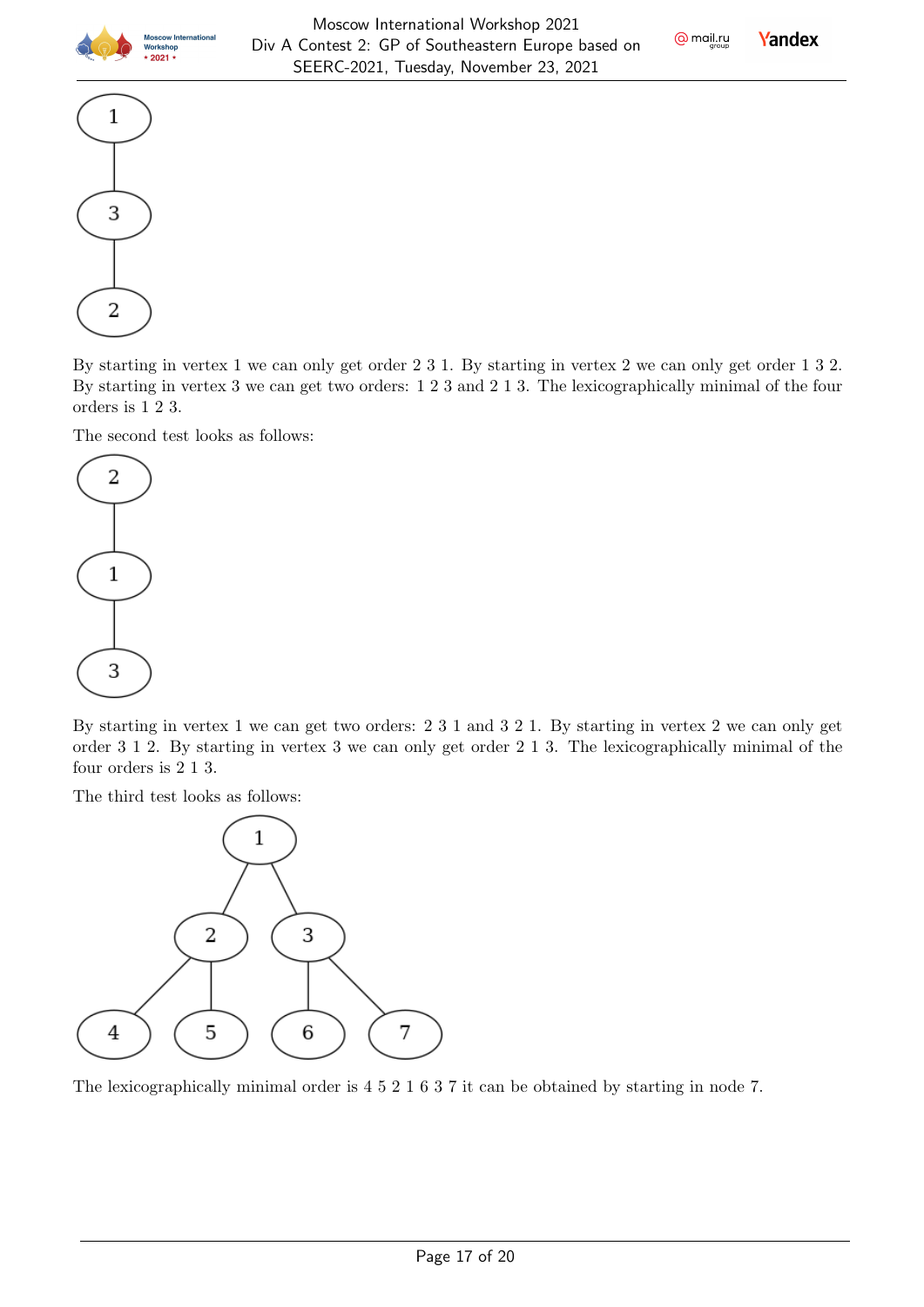

**Yandex** 



| Input file:   | standard input  |
|---------------|-----------------|
| Output file:  | standard output |
| Time limit:   | 2 seconds       |
| Memory limit: | 256 megabytes   |

Define  $\mathbb{P}_{LR} = \mathbb{P} \cap [L; R]$ , where  $\mathbb P$  is the set of prime numbers. In other words,  $\mathbb{P}_{LR}$  is the set of all primes between  $L$  and  $R$  inclusive.

Given  $L$  and  $R$ , find the number of integers that can be represented as XOR of some (possibly empty) subset of  $\mathbb{P}_{LR}$ .

### Input

The first line of input contains one integer  $T$  ( $1 \le T \le 100$ ) — the number of independent test cases you need to process. Descriptions of  $T$  test cases follow.

The description of one test case consists of two integers L and R  $(2 \le L \le R \le 10^{12})$ .

## **Output**

For each test case print the answer on a separate line.

## Example

| standard input       | standard output |  |  |
|----------------------|-----------------|--|--|
| ີ                    |                 |  |  |
| 2 10                 |                 |  |  |
| 999999940 1000000000 | 1099511627776   |  |  |
| 2 1000000000000      |                 |  |  |

## **Note**

In the first example,  $\mathbb{P}_{LR} = \{2, 3, 5, 7\}.$ 

- $\bullet$  0 = 2  $\oplus$  5  $\oplus$  7
- $1 = 2 \oplus 3$
- $2 = 2$
- $3 = 3$
- $\bullet$  4 = 3  $\oplus$  7
- $5 = 2 \oplus 7$
- $6 = 3 \oplus 5$
- $7 = 7$

In the second example,  $\mathbb{P}_{LR} = \emptyset$ , so only 0 can be represented as XOR of some subset.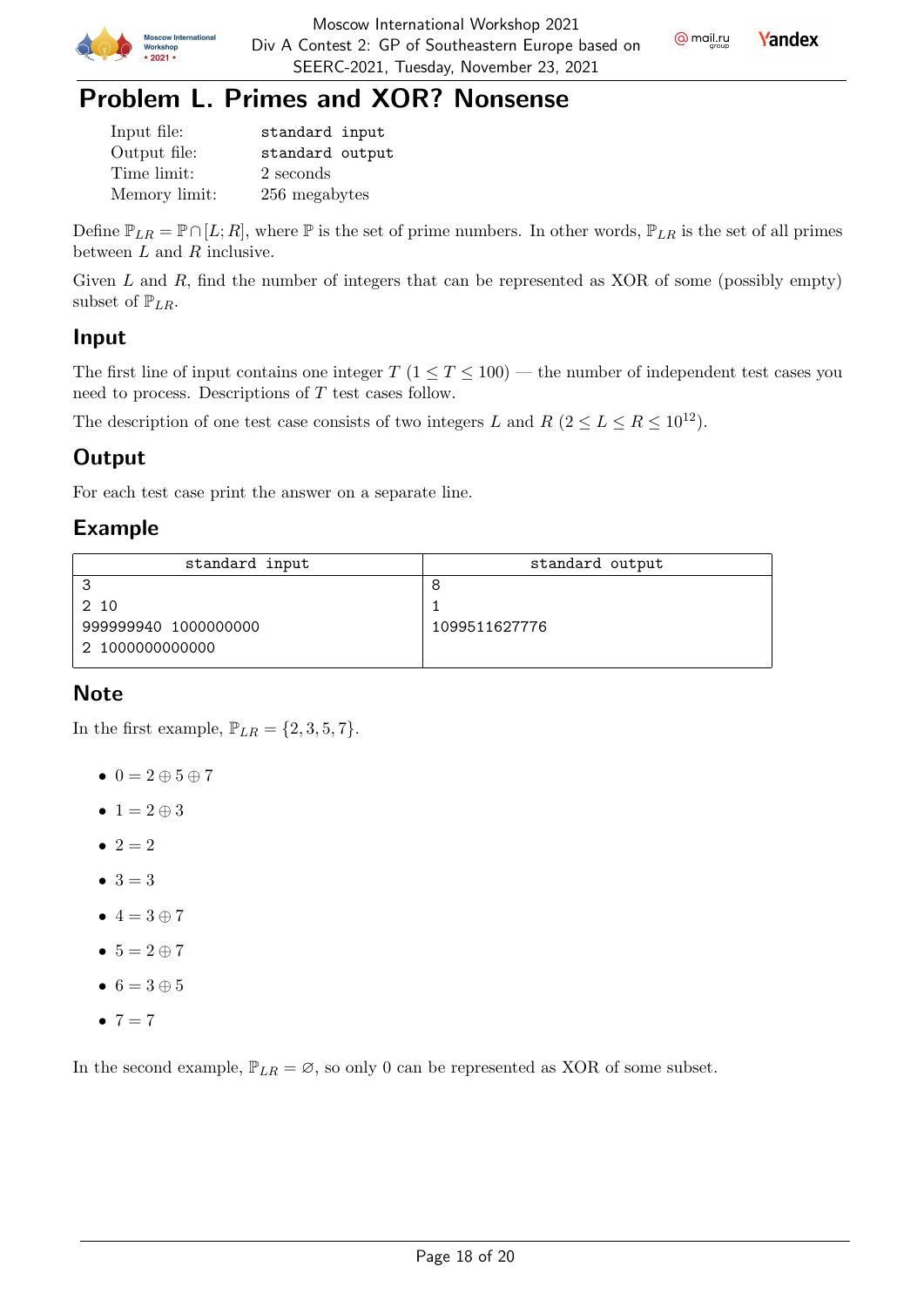

**Yandex** 



| Input file:   | standard input  |  |  |  |
|---------------|-----------------|--|--|--|
| Output file:  | standard output |  |  |  |
| Time limit:   | 4 seconds       |  |  |  |
| Memory limit: | 256 megabytes   |  |  |  |

Given K, construct two non-empty binary strings  $S$  and  $T$  of length at most 8848 such that they have exactly  $K$  different longest common subsequences. More formally, if  $L$  is the length of the longest common subsequence of  $S$  and  $T$ , there should exist exactly  $K$  distinct binary strings of length  $L$  which are subsequences of both  $S$  and  $T$ .

It is guaranteed that under the constraints of this problem such strings always exist.

### Input

The only line of input contains a single integer  $K$   $(1 \leq K \leq 10^9)$ .

### **Output**

Print non-empty binary strings  $S$  and  $T$  on separate lines. The length of each of them should not exceed 8848. They can have different lengths.

If there is more than one solution, you can print any one of them.

### Examples

| standard input | standard output               |  |  |
|----------------|-------------------------------|--|--|
|                | 1111                          |  |  |
|                | 00                            |  |  |
| $\mathfrak{D}$ | 10                            |  |  |
|                | 01                            |  |  |
| 3              | 010                           |  |  |
|                | 1001                          |  |  |
| 100            | 10001000001011100001010100011 |  |  |
|                | 11000010001010101001010011100 |  |  |

### **Note**

In the first example, the longest common subsequence of 1111 and 00 has length 0, and there exists only one string of length 0 which is a subsequence of both of them  $-$  the empty string.

In the second example, the length of the longest common subsequence of strings 10 and 01 is 1, and there are 2 strings of length 1 which are subsequences of both  $S$  and  $T: 0$  and 1.

In the second example, the length of the longest common subsequence of strings 010 and 1001 is 2, and there are 3 strings of length 2 which are subsequences of both  $S$  and  $T: 00, 01,$  and 10.

It would be disrespectful to make strings longer than Everest. . .